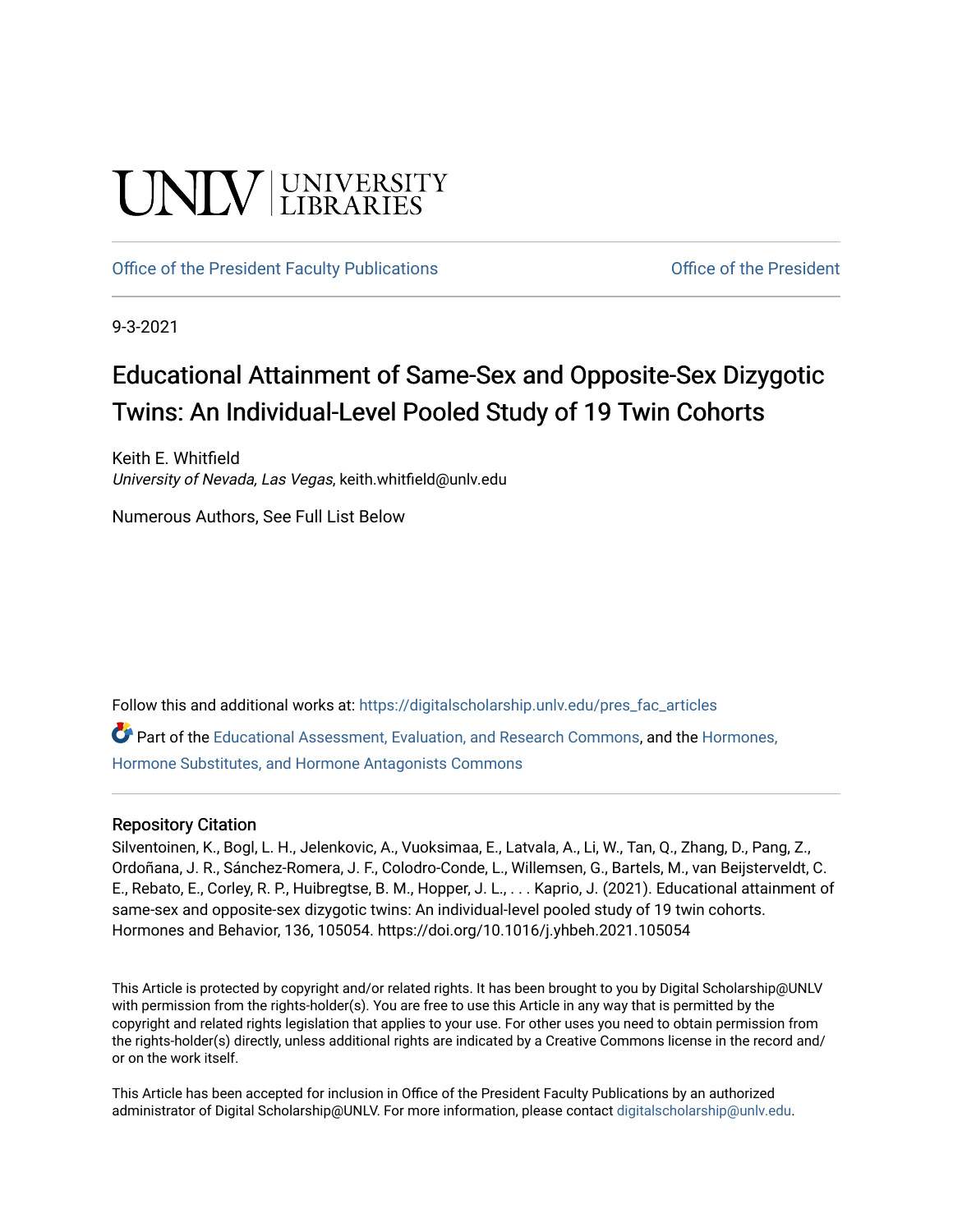

Contents lists available at [ScienceDirect](www.sciencedirect.com/science/journal/0018506X)

## Hormones and Behavior



journal homepage: [www.elsevier.com/locate/yhbeh](https://www.elsevier.com/locate/yhbeh)

## Educational attainment of same-sex and opposite-sex dizygotic twins: An individual-level pooled study of 19 twin cohorts

Karri Silventoinen <sup>a, b, \*</sup>, Leonie H. Bogl <sup>c, d</sup>, Aline Jelenkovic <sup>e, f</sup>, Eero Vuoksimaa <sup>c</sup>, Antti Latvala <sup>a</sup>, Weilong Li<sup>a</sup>, Qihua Tan<sup>g</sup>, Dongfeng Zhang<sup>h</sup>, Zengchang Pang<sup>i</sup>, Juan R. Ordoñana<sup>j,k</sup>, Juan F. Sánchez-Romera <sup>j, k</sup>, Lucia Colodro-Conde <sup>j, l</sup>, Gonneke Willemsen <sup>m</sup>, Meike Bartels <sup>m</sup>, Catharina E.M. van Beijsterveldt m, Esther Rebato n, Robin P. Corley <sup>o</sup>, Brooke M. Huibregtse P, John L. Hopper<sup>q,r</sup>, Jessica Tyler<sup>q</sup>, Glen E. Duncan<sup>s</sup>, Dedra Buchwald<sup>s</sup>, Judy L. Silberg<sup>t</sup>, Hermine H. Maes<sup>u</sup>, Christian Kandler<sup>v</sup>, Wendy Cozen<sup>w,x</sup>, Amie E. Hwang<sup>w</sup>, Thomas M. Mack w,x, Tracy L. Nelson y, Keith E. Whitfield z, Emanuela Medda aa, Lorenza Nisticò aa, Virgilia Toccaceli aa, Robert F. Krueger ab, Matt McGue ab, Shandell Pahlen ac, Nicholas G. Martin <sup>ad</sup>, Sarah E. Medland <sup>ad</sup>, Grant W. Montgomery <sup>ad</sup>, Kauko Heikkilä <sup>f</sup>, Catherine A. Derom <sup>ae, af</sup>, Robert F. Vlietinck <sup>ae</sup>, Ruth J.F. Loos <sup>ag</sup>, Patrik K.E. Magnusson <sup>ah</sup>, Nancy L. Pedersen <sup>ah</sup>, Anna K. Dahl Aslan <sup>ai, ah, aj</sup>, Matthew Hotopf <sup>ak</sup>, Athula Sumathipala <sup>al, am</sup>, Fruhling Rijsdijk<sup>an</sup>, Sisira H. Siribaddana<sup>al,ao</sup>, Richard J. Rose<sup>ap</sup>, Thorkild I.A. Sørensen<sup>aq,ar</sup>, Dorret I. Boomsma<sup>m</sup>, Jaakko Kaprio<sup>f,c</sup>

- <sup>g</sup> *Epidemiology, Biostatistics and Biodemography, Department of Public Health, University of Southern Denmark, Odense, Denmark*
- <sup>h</sup> *Department of Public Health, Qingdao University Medical College, Qingdao, China*
- <sup>i</sup> *Department of Noncommunicable Diseases Prevention, Qingdao Centers for Disease Control and Prevention, Qingdao, China*
- <sup>j</sup> *Department of Human Anatomy and Psychobiology, University of Murcia, Murcia, Spain*
- <sup>k</sup> *IMIB-Arrixaca, Murcia, Spain*
- <sup>l</sup> *QIMR Berghofer Medical Research Institute, Brisbane, Australia*
- <sup>m</sup> *Department of Biological Psychology, VU University Amsterdam, Amsterdam, Netherlands*
- <sup>n</sup> *Department of Genetics, Physical Anthropology and Animal Physiology, University of the Basque Country (UPV/EHU), Bilbao, Spain*
- <sup>o</sup> *Institute for Behavioral Genetics, University of Colorado, Boulder, CO, USA*
- <sup>p</sup> *Institute of Behavioral Science, University of Colorado, Boulder, CO, USA*
- <sup>q</sup> *Twin Research Australia, Centre for Epidemiology and Biostatistics, The University of Melbourne, Melbourne, Victoria, Australia*
- <sup>r</sup> *Department of Epidemiology, School of Public Health, Seoul National University, Seoul, Republic of Korea*
- <sup>s</sup> *Washington State Twin Registry, Washington State University Health Sciences Spokane, Spokane, WA, USA*
- <sup>t</sup> *Department of Human and Molecular Genetics, Virginia Institute for Psychiatric and Behavioral Genetics, Virginia Commonwealth University, Richmond, VA, USA*
- <sup>u</sup> *Department of Human and Molecular Genetics, Psychiatry & Massey Cancer Center, Virginia Commonwealth University, Richmond, VA, USA*
- <sup>v</sup> *Department of Psychology, University of Bremen, Bremen, Germany*
- <sup>w</sup> *Department of Preventive Medicine, Keck School of Medicine of USC, University of Southern California, Los Angeles, CA, USA*
- <sup>x</sup> *USC Norris Comprehensive Cancer Center, Los Angeles, CA, USA*
- <sup>y</sup> *Department of Health and Exercise Sciences and Colorado School of Public Health, Colorado State University, USA*
- <sup>z</sup> *Psychology Department, University of Nevada Las Vegas, Nevada, USA*
- <sup>aa</sup> Istituto Superiore di Sanità Centre for Behavioural Sciences and Mental Health, Rome, Italy
- ab *Department of Psychology, University of Minnesota, Minneapolis, MN, USA*
- ac *Department of Psychology, University of California, Riverside, Riverside, CA, USA*
- ad *Genetic Epidemiology Department, QIMR Berghofer Medical Research Institute, Brisbane, Australia*
- ae *Centre of Human Genetics, University Hospitals Leuven, Leuven, Belgium*

#### <https://doi.org/10.1016/j.yhbeh.2021.105054>

Available online 3 September 2021 Received 15 March 2021; Received in revised form 16 August 2021; Accepted 17 August 2021

0018-506X/© 2021 The Authors. Published by Elsevier Inc. This is an open access article under the CC BY license [\(http://creativecommons.org/licenses/by/4.0/\)](http://creativecommons.org/licenses/by/4.0/).

<sup>a</sup> *Department of Social Research, University of Helsinki, Helsinki, Finland* 

<sup>b</sup> *Osaka University Graduate School of Medicine, Osaka University, Osaka, Japan* 

<sup>c</sup> *Institute for Molecular Medicine FIMM, Helsinki, Finland* 

<sup>d</sup> *Department of Epidemiology, Center for Public Health, Medical University of Vienna, Vienna, Austria* 

<sup>e</sup> *Department of Physiology, University of the Basque Country (UPV/EHU), Bilbao, Spain* 

<sup>f</sup> *Department of Public Health, University of Helsinki, Helsinki, Finland* 

<sup>\*</sup> Corresponding author at: University of Helsinki, Faculty of Social Sciences, P.O. Box 18, FIN-00014, Finland. *E-mail address:* [karri.silventoinen@helsinki.fi](mailto:karri.silventoinen@helsinki.fi) (K. Silventoinen).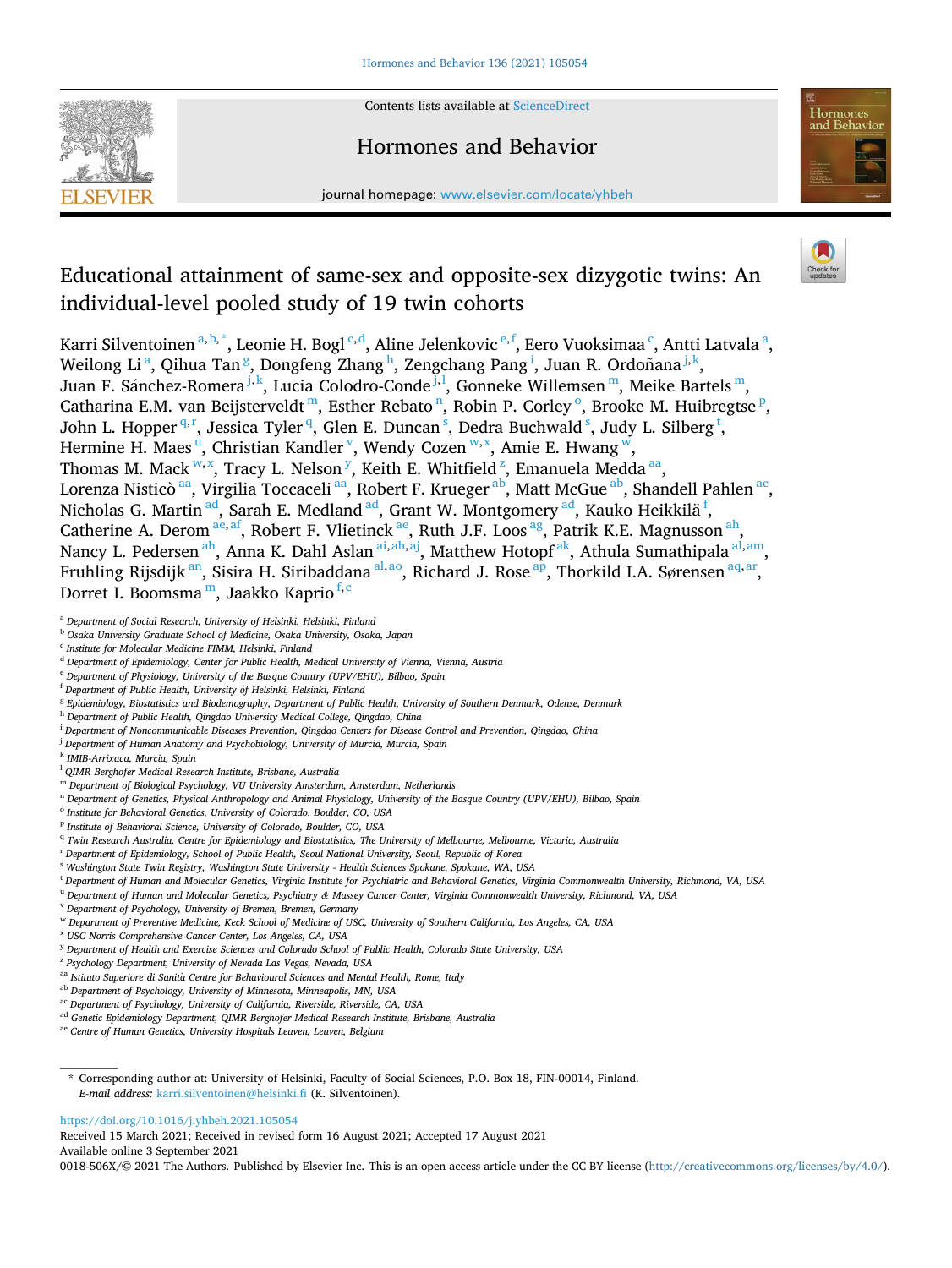<span id="page-2-0"></span>af *Department of Obstetrics and Gynaecology, Ghent University Hospitals, Ghent, Belgium* 

ag The Charles Bronfman Institute for Personalized Medicine, The Mindich Child Health and Development Institute, Icahn School of Medicine at Mount Sinai, New York, *NY, USA* 

ah *Department of Medical Epidemiology and Biostatistics, Karolinska Institutet, Stockholm, Sweden* 

<sup>ai</sup> School of Health Sciences, University of Skövde, Skövde, Sweden

<sup>aj</sup> Institute of Gerontology and Aging Research Network–Jönköping (ARN-J), School of Health and Welfare Jönköping University, Jönköping, Sweden

ak *NIHR Mental Health Biomedical Research Centre, South London and Maudsley NHS Foundation Trust and, Institute of Psychiatry Psychology and Neuroscience, King's* 

*College London, London, UK* 

al *Institute of Research & Development, Battaramulla, Sri Lanka* 

am Research Institute for Primary Care and Health Sciences, School for Primary Care Research (SPCR), Faculty of Health, Keele University, Staffordshire, UK

an *King's College London, MRC Social, Genetic & Developmental Psychiatry Centre, Institute of Psychiatry, Psychology & Neuroscience, London, UK* 

ao *Faculty of Medicine & Allied Sciences, Rajarata University of Sri Lanka Saliyapura, Sri Lanka* 

ap *Department of Psychological & Brain Sciences, Indiana University, Bloomington, IN, USA* 

<sup>aq</sup> Novo Nordisk Foundation Centre for Basic Metabolic Research, Faculty of Health and Medical Sciences, University of Copenhagen, Copenhagen, Denmark

ar *Department of Public Health (Section of Epidemiology), Faculty of Health and Medical Sciences, University of Copenhagen, Copenhagen, Denmark* 

ARTICLE INFO

*Keywords:*  Education Twins

#### ABSTRACT

Twin testosterone transfer hypothesis Testosterone exposure

Comparing twins from same- and opposite-sex pairs can provide information on potential sex differences in a variety of outcomes, including socioeconomic-related outcomes such as educational attainment. It has been suggested that this design can be applied to examine the putative role of intrauterine exposure to testosterone for educational attainment, but the evidence is still disputed. Thus, we established an international database of twin data from 11 countries with 88,290 individual dizygotic twins born over 100 years and tested for differences between twins from same- and opposite-sex dizygotic pairs in educational attainment. Effect sizes with 95% confidence intervals (CI) were estimated by linear regression models after adjusting for birth year and twin study cohort. In contrast to the hypothesis, no difference was found in women ( $\beta = -0.05$  educational years, 95% CI − 0.11, 0.02). However, men with a same-sex co-twin were slightly more educated than men having an oppositesex co-twin (β = 0.14 educational years, 95% CI 0.07, 0.21). No consistent differences in effect sizes were found between individual twin study cohorts representing Europe, the USA, and Australia or over the cohorts born during the 20th century, during which period the sex differences in education reversed favoring women in the latest birth cohorts. Further, no interaction was found with maternal or paternal education. Our results contradict the hypothesis that there would be differences in the intrauterine testosterone levels between samesex and opposite-sex female twins affecting education. Our findings in men may point to social dynamics within same-sex twin pairs that may benefit men in their educational careers.

#### **1. Introduction**

There are well-established sex differences in educational attainment. These differences have changed over the cohorts born during the 20th century: educational level was higher in men than in women in the cohorts born before the World War II, but thereafter the sex difference disappeared and then in the most recent cohorts women tend to be more educated than men ([OECD, 2015](#page-6-0)). The twin study design offers a natural experiment, which can shed more light on the background of these sex differences in educational attainment. Differences in testosterone levels during fetal life can have permanent effects on brain development and behavior, which is demonstrated by more masculinized behavior of girls with congenital adrenal hyperplasia and also supported by a large body of evidence based on experimental studies of non-human mammals ([Hines, 2020\)](#page-6-0). Gonadal hormone transfer between fetuses has been suggested to lead to higher testosterone exposure of females with a male rather than a female co-twin [\(Ahrenfeldt et al., 2020\)](#page-6-0). This is known as the Twin Testosterone Transfer (TTT) hypothesis suggesting that comparisons of same-sex (SS) and opposite-sex (OS) twins can inform the effects of prenatal testosterone exposure on psychological and behavioral traits, including educational attainment. However, even when the hormonal transfer between fetuses has been shown in other mammals, the direct evidence in humans is still lacking ([Tapp et al., 2011\)](#page-6-0). Postnatal factors, such as socialization, may also contribute to the differences between SS and OS pairs and are difficult to exclude in observational studies [\(Loehlin and Martin, 2000\)](#page-6-0).

Some studies of SS and OS twins have supported the TTT hypothesis for cognition, whereas the evidence for other traits has been less consistent ([Ahrenfeldt et al., 2020\)](#page-6-0). There are a few previous studies testing the differences between OS and SS twin pairs in educational attainment. A Danish study did not find any differences between SS and OS twins in academic performance at 15–16 years of age, while the

expected sex differences favoring males in mathematics and females in languages were found [\(Ahrenfeldt et al., 2015](#page-6-0)). A Swedish study found that both SS male and female twins had, on average, slightly better academic performance at the age of 15–16 years and a higher probability of university education as compared to their OS counterparts ([Hjern](#page-6-0)  [et al., 2012](#page-6-0)). A study of Norwegian female twins found that those having a male co-twin had a higher rate of failing to graduate from high school or completing college as compared to SS female twins ([Bütikofer et al.,](#page-6-0)  [2019\)](#page-6-0). Thus, the previous evidence may suggest that twins from SS pairs, at least in females, have some academic advantage as compared to OS twins.

A drawback of these previous studies is that since they are based on register data, they were not able to make the distinction between samesex dizygotic (SSDZ) twins and monozygotic (MZ) twins. This is a limitation because dizygotic (DZ) twins have, on average, slightly lower education than MZ twins ([Silventoinen et al., 2017\)](#page-6-0). Thus, pooling MZ and SSDZ twins may have biased the results of such studies. Further, all previous studies represented Nordic countries and included twins born in 1967 or later. Thus, it is not known how universal these findings are and whether the changing sex differences in education during the 20th century have affected these differences. To analyze this question indepth, we conducted a large international study of twins. Our data cover 11 countries and birth cohorts over 100 years as well as information on parental education for sub-cohorts, permitting the analyses according to macro-level societal factors and family environment. We hypothesize that if the TTT hypothesis is correct for education (i) there should be differences between SSDZ and opposite-sex dizygotic (OSDZ) female twins in education; (ii) these differences should have changed over the birth cohorts when the sex difference in education reversed favoring women; and (iii) the education should be similar in SSDZ as OSDZ male twins.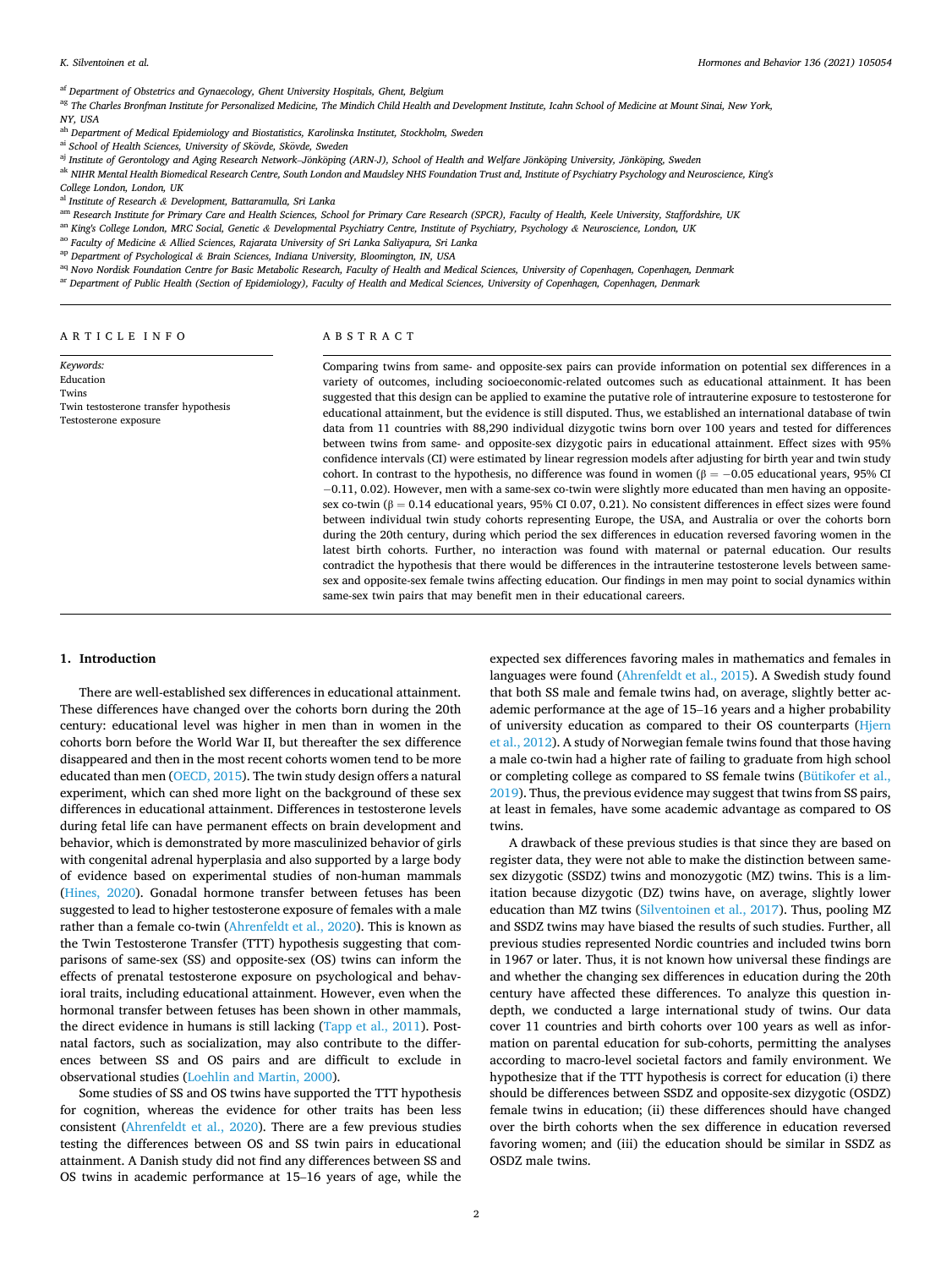#### **2. Material and methods**

The data were derived from the international CODATwins database targeted to gather together all twin cohorts in the world having information on height and weight [\(Silventoinen et al., 2015](#page-6-0); [Silventoinen](#page-6-0)  [et al., 2019](#page-6-0)). In this study, we analyzed those cohorts having additional information on one's own education at 25 years of age or older and including both SSDZ and OSDZ twins (at least 50 twins in each group). The original educational classifications were transformed as educational years as described in detail elsewhere ([Silventoinen et al., 2017](#page-6-0)). Together, we had data from 19 twin cohorts including 88,290 individual DZ twins (55% women and 39% OSDZ twins). In these twins, we had information on maternal education for 24,417 twins and paternal education for 23,687 twins. Zygosity was mainly assessed by validated questionnaire methods, and in a minority of cases by genetic testing ([Silventoinen et al., 2015](#page-6-0)).

The data were analyzed by linear regression models using Stata statistical package (version 14.2) and using the cluster option to adjust for lack of statistical independence of the co-twins, when the primary sampling unit is the twin pair (StataCorp LP; College Station, TX, USA). This adjustment provides correct standard errors and confidence intervals (CI) when twins are analyzed as individuals. We adjusted the results for birth year and twin study cohort to take into account the secular increase in educational level as well as differences between educational level and the educational classifications used in each twin study cohort. To analyze the heterogeneity between the twin study cohorts in effect sizes, we conducted a meta-analysis using a maximum likelihood random-effects estimator with the "metan" command in Stata. The effect sizes in twin study cohorts were adjusted for birth year. The heterogeneity was measured by  $I^2$  estimating the proportion of effect size variation due to between-cohort variation. The values of 25–49% have been suggested to indicate low, 50–75% moderate and *>*75% high heterogeneity ([Higgins et al., 2003](#page-6-0)).

#### **3. Results**

Table 1 shows how the difference in educational attainment between women and men measured as years of education has changed over the birth cohorts during the 20th century. In the cohorts born between 1910 and 1939, men had slightly higher education than women. After that the sex differences reversed and in the cohorts born after 1940 women had higher education than men. The largest difference was found in the latest birth cohort where women had, on average, 0.59 years higher education compared to men. The standard deviations were somewhat greater in the earlier compared to the later birth cohorts. When analyzed in more detail, this was because of a larger proportion of those having very limited education in the earlier birth cohorts (data not shown but are available from the corresponding author).

We then analyzed the effect sizes of educational attainment among SSDZ twins as compared to OSDZ twins ([Table 2](#page-4-0)). In the pooled data, no

difference between SSDZ and OSDZ twins in women was found (− 0.05 educational years; 95% CI − 0.11, 0.02). However, men from SSDZ pairs had slightly greater educational attainment than OSDZ men (0.14 educational years; 95% CI 0.07, 0.21). The interaction between own sex and the sex of the co-twin was statistically significant ( $p < 0.0001$ ). When stratified by birth cohorts, differences between women from SSDZ and OSDZ pairs were inconsistent, having either a positive or a negative sign. In contrast, the point estimates in men (except for one cohort) showed an educational advantage of SSDZ twins as compared to OSDZ twins. In both men and women, only one of these birth-cohort stratified estimates was statistically significant.

[Fig. 1](#page-4-0) presents the forest plot of the effect sizes by twin study cohort in women and [Fig. 2](#page-5-0) in men. The cohorts were ordered so that the first nine cohorts shown are from Europe followed by six cohorts from the USA, two cohorts from Australia and individual cohorts from Sri Lanka and China. There was moderate heterogeneity between the twin cohorts in the effect sizes:  $I^2 = 71\%$  for women and 65% for men. In women, the results were mixed, such that in 8 of 19 cohorts the point estimates showed advantage for SSDZ twins over OSDZ twins. In men, 14 of 19 cohort-specific point estimates showed educational advantage for SSDZ twins over OSDZ twins. In the only East-Asian cohort from China, the zygosity difference differed from the other cohorts, showing higher education in SSDZ women and OSDZ men; however, the interaction effect between own sex and the sex of the co-twin was not statistically significant in this cohort  $(p = 0.28)$ .

Finally, we tested, in a sub-cohort, whether parental education modifies the difference in educational attainment between SSDZ and OSDZ twins. We found no evidence for an interaction effect between the sex of the co-twin and maternal or paternal education, either in women (*p* = 0.40 and 0.58, respectively) or in men (*p* = 0.90 and 0.49, respectively).

#### **4. Discussion**

In this large study of data originating from twin cohorts from 11 countries, we found that in women the sex of co-twin was not associated with educational achievement. However, in men, educational achievement was slightly higher if they had a male co-twin than when they had a female co-twin. This association in men was systematically found in different European countries, the USA and Australia, and thus seems to be universal within the Western cultural context. The difference (0.14 educational years) is relatively small. In comparison, the sex difference in education (0.59 years, at largest, found in the latest cohorts born in 1980–1989 years) is more than four times as large as this difference between same versus opposite sex male twin pairs. Further, we did not find evidence that the associations have changed over birth cohorts during the 20th century or that it is modified by parental education. The consistency of results across birth cohorts is especially interesting, because the sex difference favoring men in the earlier birth cohorts reversed in the later birth cohorts where women had higher education.

#### **Table 1**

| The number of twin individuals, the descriptive statistics and sex differences of educational years by birth cohort. |  |  |
|----------------------------------------------------------------------------------------------------------------------|--|--|
|----------------------------------------------------------------------------------------------------------------------|--|--|

| Birth cohort | Men                    |      |           | Women  |           |      | Sex difference <sup>a</sup> |         |         |
|--------------|------------------------|------|-----------|--------|-----------|------|-----------------------------|---------|---------|
|              | N<br><b>SD</b><br>Mean |      | N<br>Mean |        | <b>SD</b> | ß    | Confidence intervals        |         |         |
|              |                        |      |           |        |           |      |                             | LL      | UL      |
| 1900-1909    | 248                    | 8.1  | 4.56      | 502    | 8.3       | 4.43 | 0.20                        | $-0.67$ | 1.06    |
| 1910-1919    | 1052                   | 10.3 | 4.56      | 1656   | 9.9       | 4.27 | $-0.44$                     | $-0.84$ | $-0.04$ |
| 1920-1929    | 3141                   | 10.4 | 4.55      | 3781   | 10.2      | 4.20 | $-0.22$                     | $-0.47$ | 0.01    |
| 1930-1939    | 5579                   | 10.6 | 4.59      | 5695   | 10.5      | 4.29 | $-0.07$                     | $-0.25$ | 0.11    |
| 1940-1949    | 10.940                 | 11.4 | 4.47      | 11.944 | 11.6      | 4.22 | 0.21                        | 0.09    | 0.33    |
| 1950-1959    | 10,100                 | 12.8 | 3.85      | 12,092 | 13.1      | 3.68 | 0.27                        | 0.15    | 0.39    |
| 1960-1969    | 4142                   | 14.0 | 2.88      | 5782   | 14.0      | 2.82 | 0.05                        | $-0.07$ | 0.17    |
| 1970-1979    | 3456                   | 14.2 | 2.81      | 5086   | 14.7      | 2.69 | 0.56                        | 0.43    | 0.68    |
| 1980-1989    | 1337                   | 14.1 | 2.72      | 1757   | 14.7      | 2.65 | 0.59                        | 0.40    | 0.78    |

<sup>a</sup> Educational years in women minus educational years in men.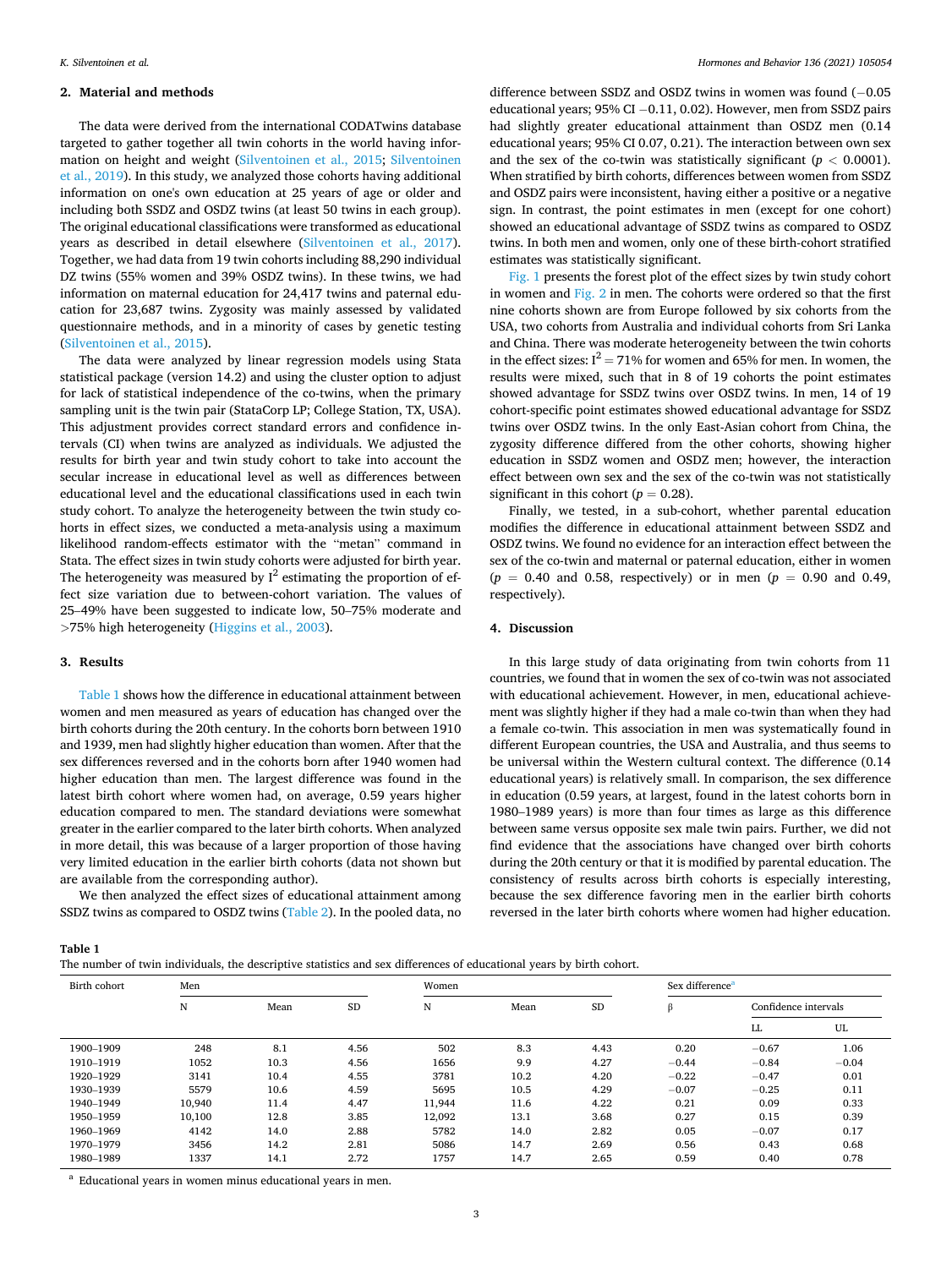#### <span id="page-4-0"></span>**Table 2**

The differences of educational years of same-sex dizygotic twins compared to opposite-sex dizygotic twins by sex and birth cohort.<sup>a</sup>

| Birth cohort | Men     |                      | Women |         |         | <i>p</i> -value of sex interaction |          |
|--------------|---------|----------------------|-------|---------|---------|------------------------------------|----------|
|              |         | Confidence intervals |       |         |         | Confidence intervals               |          |
|              |         | LL                   | UL    |         | LL.     | UL                                 |          |
| A11          | 0.14    | 0.07                 | 0.21  | $-0.05$ | $-0.11$ | 0.02                               | < 0.0001 |
| 1900-1909    | 1.16    | $-0.77$              | 3.10  | 0.90    | $-0.38$ | 2.18                               | 0.742    |
| 1910-1919    | 0.23    | $-0.40$              | 0.85  | $-0.18$ | $-0.65$ | 0.29                               | 0.710    |
| 1920-1929    | 0.09    | $-0.26$              | 0.45  | $-0.12$ | $-0.42$ | 0.19                               | 0.754    |
| 1930-1939    | 0.13    | $-0.12$              | 0.37  | $-0.05$ | $-0.29$ | 0.18                               | 0.886    |
| 1940-1949    | 0.27    | 0.13                 | 0.41  | 0.13    | 0.00    | 0.26                               | 0.135    |
| 1950-1959    | $-0.05$ | $-0.20$              | 0.09  | $-0.13$ | $-0.25$ | $-0.01$                            | 0.674    |
| 1960-1969    | 0.06    | $-0.11$              | 0.23  | 0.02    | $-0.13$ | 0.16                               | 0.455    |
| 1970-1979    | 0.14    | $-0.06$              | 0.34  | $-0.03$ | $-0.19$ | 0.13                               | 0.099    |
| 1980-1989    | 0.17    | $-0.13$              | 0.47  | $-0.01$ | $-0.28$ | 0.25                               | 0.241    |

<sup>a</sup> Educational years of same-sex dizygotic twins minus educational years of opposite-sex dizygotic twins.



Fig. 1. The difference in educational years of same-sex dizygotic twins as compared to opposite-sex dizygotic twins by twin cohort in women.

In our only East-Asian cohort from China, the results differed from the other cohorts, and education was higher in SSDZ women and in OSDZ men. This result should be treated with caution since the interaction between own sex and the sex of co-twin was not statistically significant, but it may suggest differences between cultural contexts. It is noteworthy, however, that we did not find any evidence for discrimination of girls in this Chinese cohort for education since educational level was slightly higher in women (10.8 educational years) than in men (10.0 educational years).

Our results differ from previous studies from Sweden and Norway reporting higher education in SS female twins as compared to OS female twins ([Bütikofer et al., 2019;](#page-6-0) [Hjern et al., 2012](#page-6-0)). A factor which may explain these differences as compared to our results is that in these previous studies MZ twins were pooled with SSDZ twins, and MZ twins have slightly higher educational attainment than DZ twins ([Silventoinen](#page-6-0)  [et al., 2017](#page-6-0)). The reason for this zygosity difference is unknown, but could be associated with the higher maternal age of DZ twins. This can affect the education of offspring because of the number of older siblings, a family structure known to be associated with lower educational

attainment in younger siblings ([Black et al., 2005;](#page-6-0) [Brooth and Kee,](#page-6-0)  [2009\)](#page-6-0). Thus, the mixture of SSDZ and MZ pairs in previous studies may explain why differences have also been found between SS and OS pairs in females.

The lack of difference in educational achievement between SSDZ and OSDZ pairs in women is not compatible with the TTT hypothesis for educational achievement. This negative result raises the question of how plausible the TTT hypothesis is in general in humans. The most evidence for the TTT hypothesis in humans concerns cognition, whereas there is little support for the TTT hypothesis for other traits [\(Ahrenfeldt et al.,](#page-6-0)  [2020\)](#page-6-0). However, even for spatial ability showing consistent sex differences [\(Peters et al., 2006](#page-6-0)), the evidence for the TTT hypothesis is inconsistent and there are studies supporting [\(Heil et al., 2011;](#page-6-0) [Vuok](#page-6-0)[simaa et al., 2010](#page-6-0)) and not supporting the expected difference between SS and OS female twins [\(Toivainen et al., 2018](#page-6-0)). It is also noteworthy that while there is solid evidence for the TTT hypothesis in litter-bearing mammals, the direct evidence for humans is lacking ([Ryan and Van](#page-6-0)[denbergh, 2002\)](#page-6-0). There are major physiological, molecular and structural differences of the placenta between human and rodent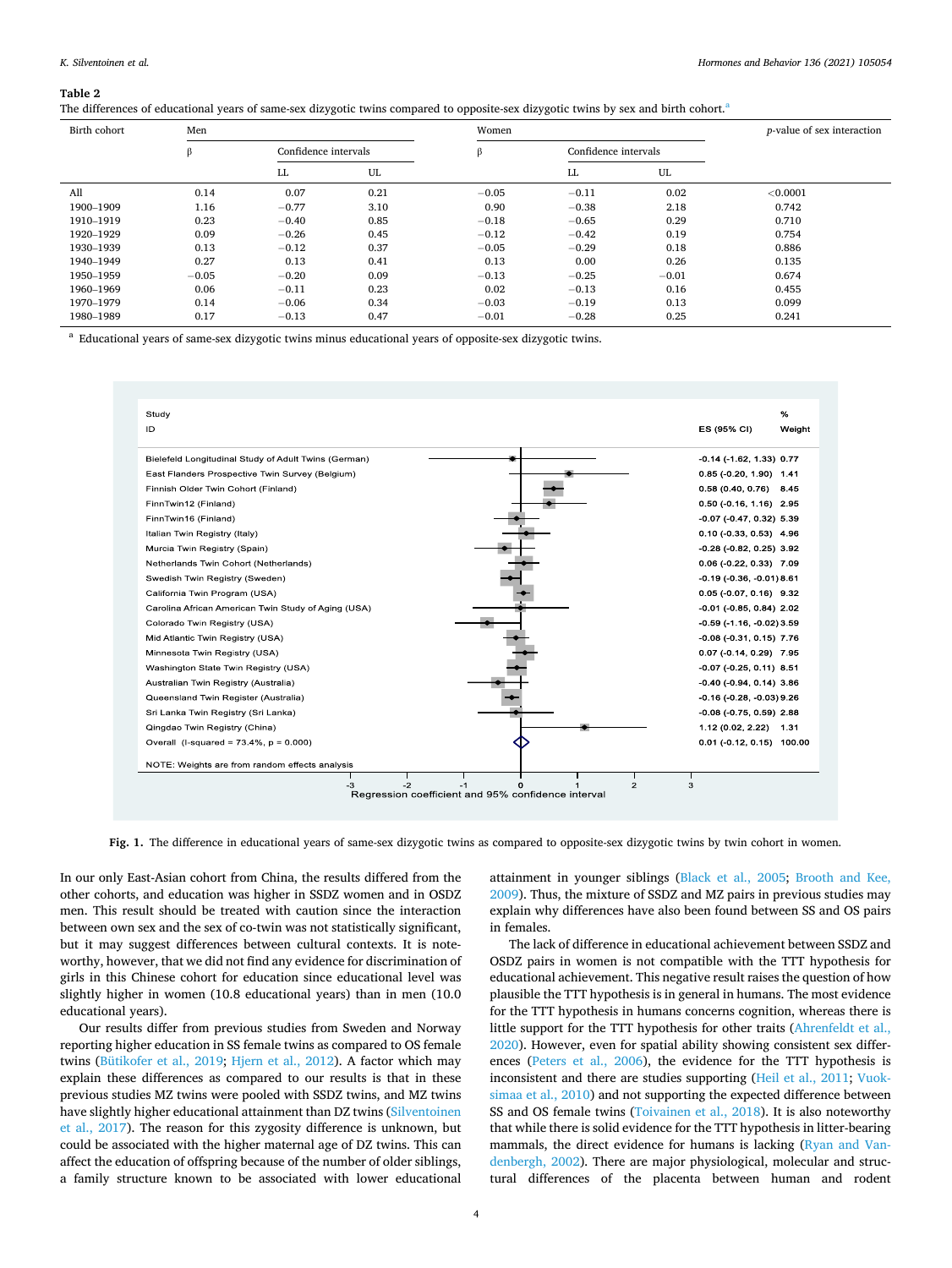<span id="page-5-0"></span>

| Study<br>ID                                                                            | %<br>ES (95% CI)<br>Weight          |
|----------------------------------------------------------------------------------------|-------------------------------------|
| Bielefeld Longitudinal Study of Adult Twins (German)                                   | 1.64 (-0.15, 3.42) 0.68             |
| East Flanders Prospective Twin Survey (Belgium)                                        | 1.13 (-0.19, 2.45) 1.18             |
| Finnish Older Twin Cohort (Finland)                                                    | $0.76(0.58, 0.94)$ 8.92             |
| FinnTwin12 (Finland)                                                                   | $0.21$ (-0.50, 0.93) 3.15           |
| FinnTwin16 (Finland)                                                                   | $0.19(-0.24, 0.61)$ 5.69            |
| Italian Twin Registry (Italy)                                                          | $-0.11$ ( $-0.63$ , $0.41$ ) $4.63$ |
| Murcia Twin Registry (Spain)                                                           | $-0.36$ ( $-1.03$ , $0.31$ ) 3.45   |
| Netherlands Twin Cohort (Netherlands)                                                  | $0.13$ (-0.24, 0.50) 6.38           |
| Swedish Twin Registry (Sweden)                                                         | $-0.06$ ( $-0.24$ , 0.12) 8.91      |
| California Twin Program (USA)                                                          | $0.07$ (-0.06, 0.20) $9.47$         |
| Carolina African American Twin Study of Aging (USA)                                    | $0.21$ (-0.82, 1.25) 1.79           |
| Colorado Twin Registry (USA)                                                           | $0.25$ (-0.26, 0.76) 4.75           |
| Mid Atlantic Twin Registry (USA)                                                       | $0.28$ (-0.03, 0.59) 7.18           |
| Minnesota Twin Registry (USA)                                                          | $0.03$ (-0.25, 0.31) 7.57           |
| Washington State Twin Registry (USA)                                                   | $0.17$ (-0.07, 0.40) 8.22           |
| Australian Twin Registry (Australia)                                                   | $-0.21$ ( $-0.87$ , $0.45$ ) 3.49   |
| Queensland Twin Register (Australia)                                                   | $0.11$ (-0.04, 0.26) 9.29           |
| Sri Lanka Twin Registry (Sri Lanka)                                                    | $0.06$ (-0.60, 0.73) 3.48           |
| Qingdao Twin Registry (China)                                                          | $-0.80$ ( $-1.84$ , $0.25$ ) 1.75   |
| Overall (I-squared = $72.0\%$ , $p = 0.000$ )                                          | 0.14 (-0.01, 0.30) 100.00           |
| NOTE: Weights are from random effects analysis                                         |                                     |
| $-2$<br>$-3$<br>$\Omega$<br>$-1$<br>Regression coefficient and 95% confidence interval | $\overline{2}$<br>3                 |

**Fig. 2.** The difference in educational years of same-sex dizygotic twins as compared to opposite-sex dizygotic twins by twin cohort in men.

pregnancies, which make extrapolation of results from rodent studies to humans uncertain ([Schmidt et al., 2015\)](#page-6-0). Since the evidence is lacking whether there can even be a transfusion of gonadal hormones between human fetuses, it is impossible to say whether our negative results suggest that testosterone levels in the uterus do not affect education level or whether there are no any differences between SS and OS female twins in their intrauterine testosterone exposure levels.

The reasons for our findings that educational level was higher in SSDZ than in OSDZ men are not clear. Low birthweight is found to be associated with less education ([Breslau et al., 2004](#page-6-0)). However, birthweight is lower in SSDZ than in OSDZ male twins and thus cannot explain this association ([Jelenkovic et al., 2018](#page-6-0)). It is possible that the reasons may be related to post- rather than prenatal life. There is some evidence that parents may financially support the education of their sons more than their daughters ([Raley and Bianchi, 2006\)](#page-6-0). However, if this kind of sex discrimination exists, it should rather benefit sons with a twin sister more than a twin brother. Finally, it is possible that the social dynamics of SS male twins may facilitate their educational career. For instance, a male counterpart in SS twin pairs may serve as a model or as a competitor, motivating educational advancement. However, this is all speculative and more research on the internal dynamics within twin pairs is needed to shed more light on this finding. It is, however, noteworthy how universal this effect is, at least within the Western social context.

Our data have major strengths but also limitations. Our main strength is that we utilized a very large pooled dataset from 19 independently collected twin cohorts representing 11 countries and birth cohorts over 100 years. The need for the replication of results and the problem of publication bias are well-recognized in psychology ([Laraway](#page-6-0)  [et al., 2019](#page-6-0)), and these problems may be especially important in this type of study testing a specific hypothesis when there can be a publication bias against results not supporting a priori hypothesis. Our study can answer both problems by replicating the analyses in multiple twin cohorts and publishing the estimates irrespective of effect sizes, statistical significance or whether they support the previous hypothesis or not. It is also a clear advantage that we can distinguish MZ pairs from

SSDZ pairs, which may have biased the results found in previous studies on this topic. However, for most twin participants in this study, the zygosity was not confirmed by DNA. Since education is somewhat higher in MZ as compared to DZ twins ([Silventoinen et al., 2017\)](#page-6-0), possible misclassifications of MZ and SSDZ twins may have contributed to the higher education in SSDZ twins as compared to OSDZ twins in men. However, this cannot explain our main finding, i.e., the lack of difference in education between OSDZ and SSDZ twins in women. Our main limitation is that we only had information on educational attainment and not academic performance or IQ as a possible determinant of education, which could help to study this effect in more detail. Additionally, our data are based on surveys instead of register data and are thus prone to non-response bias. The proportion of OSDZ twins is generally somewhat lower in twin surveys than the proportion of SSDZ twins, indicating a lower response rate ([Silventoinen et al., 2015\)](#page-6-0). It is further known that low education is typically associated with lower response rates [\(Reinikainen et al., 2018](#page-6-0)). However, we assume that this bias should rather increase the level of educational attainment in OSDZ twins if those having lower education have disproportionally not participated in the surveys. More studies are also needed to investigate the social dynamics within SS and OS twin pairs, which may help to explain our findings for men. Further, we had limited data on non-Western populations. More twin studies conducted in non-Western societies are needed to study whether the results can be generalized outside the Western cultural context.

In conclusion, our results do not support the hypothesis that there would be differences in the intrauterine testosterone levels between OSDZ and SSDZ female twins affecting education. Men having a same sex co-twin have slightly greater educational attainment than men with an opposite sex co-twin. This difference is universal within, at least, the Western cultural context and is not modified by birth cohort or parental education. Whereas we cannot exclude a prenatal biological explanation, we find it more plausible that postnatal socialization of male twins may create the differences, and this hypothesis should be considered in future research.